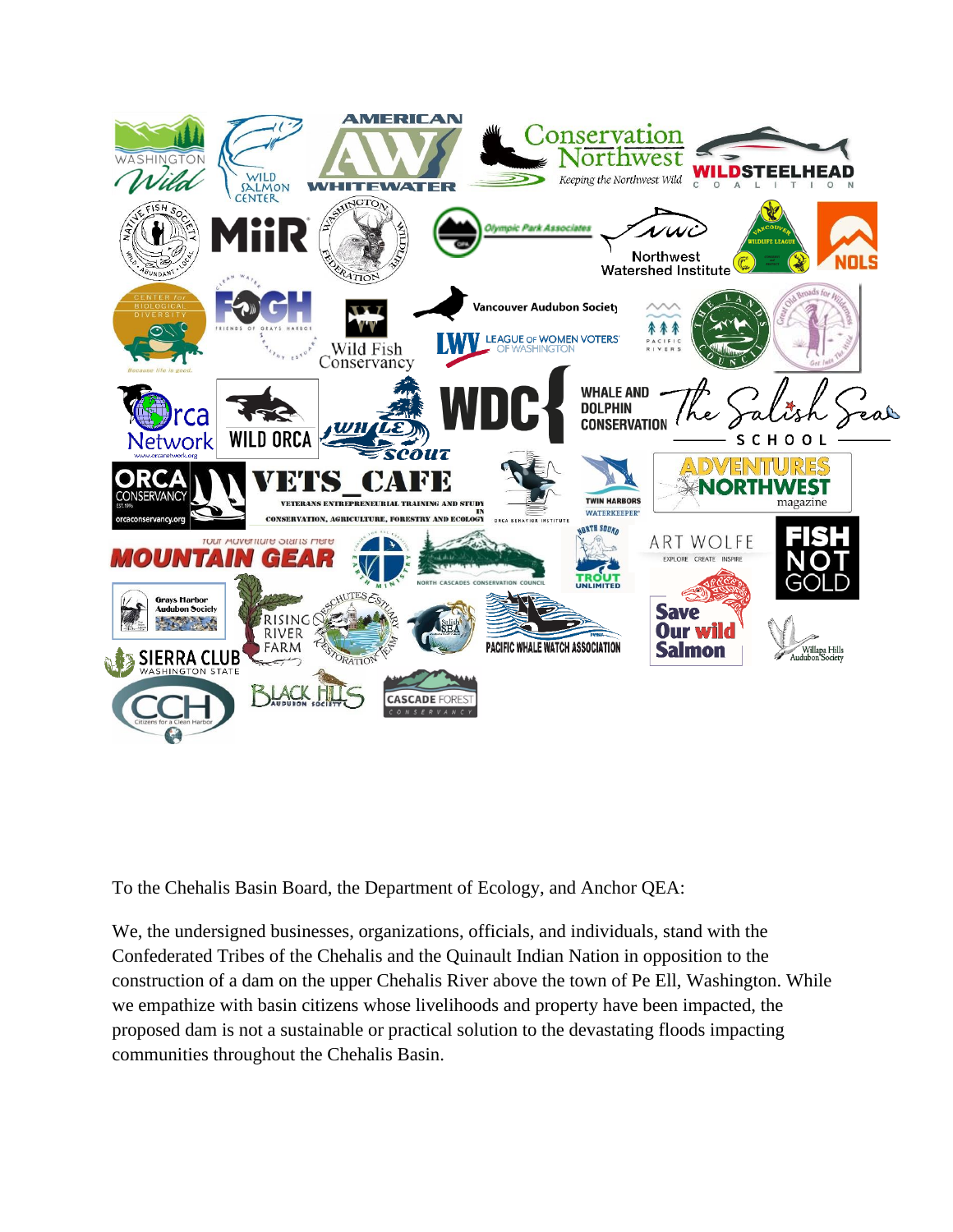Construction of the proposed dam will provide only a minimal flood reduction benefit for a limited number of residents in a small portion of the basin. Nor will it protect residents from the most devastating flood levels such as those experienced during the 2007 event. Residents and businesses in the lower basin, and along other flood-prone Chehalis River tributaries would not receive any benefit from the proposed dam. We cannot rationalize the expenditure of over \$628 million on a project that will not address a problem that all basin residents face.

At a time when wild salmon and steelhead runs are in rapid decline across the Pacific Northwest, the Chehalis Basin remains one of Washington's last best chances to get salmon recovery right. Construction of the proposed dam however, with its associated support infrastructure, would decimate the opportunity for salmon in the Chehalis Basin to return to their once thriving historic population levels. A few of the significant impacts the proposed dam would have on salmon include the destruction of over 12 miles of riparian habitats, elimination of critical spawning and rearing habitat for spring Chinook and steelhead, and the increase of river temperatures to near lethal levels.

The impacts are not relegated to just salmon but will also have significant impacts on wildlife species and recreationists. Wildlife impacts include chronic disturbance during the proposed 5 year construction period, loss of breeding habitat and migratory corridors and a reduction in food resources for the already endangered Southern Resident Killer Whales. Additionally, the proposed structure would eliminate 12 miles of recreational boating opportunity and significantly decrease the fishability of the Chehalis due to both a lack of access and a decline in salmon and steelhead populations identified above.

The flooding problems we face are not new. They are over one hundred years in the making. While there is not a one-size-fits all solution, there is an urgent need to act now to make changes that will set success into motion. We support implementation of a comprehensive local actions alternative that includes:

- Elevating homes, businesses, and utilities so they are above floodwater levels
- Acquiring flood-prone properties and preventing additional floodplain development.
- Allowing uninhabited areas to flood, which slows down flood waves heading for settled areas, stores groundwater for summer use, and restores soil for agriculture.
- Replacing undersized culverts to prevent water from backing up and flooding nearby homes, buildings, and towns during heavy rain events.

We do not have 10 years to wait. We need to get to work now on solutions that are proven, are a wise investment, will reduce flood damage risk now, and will help restore the Chehalis Basin for communities, fish, wildlife, and clean water.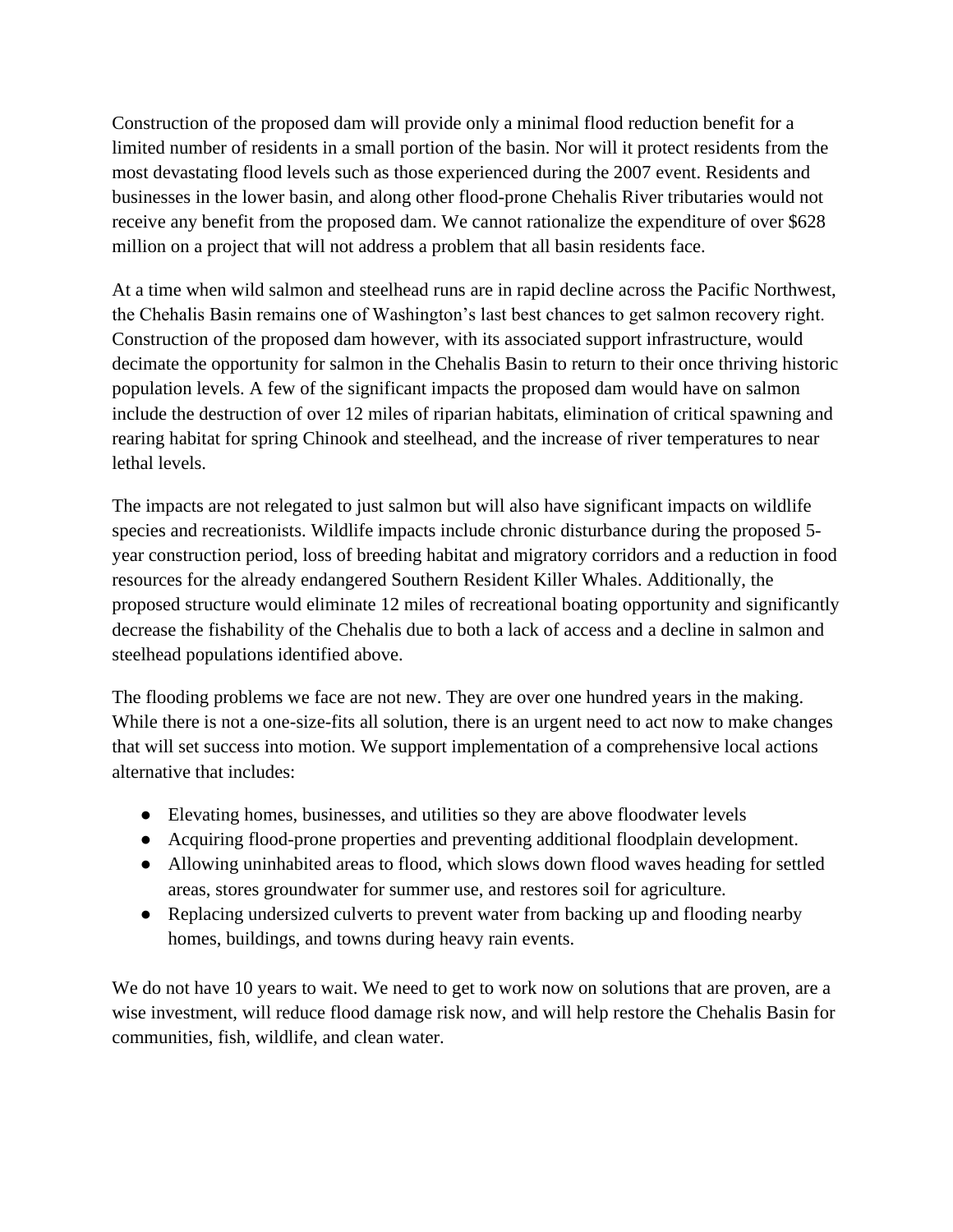Tom Uniack Executive Director Washington Wild

Jessica Helsley Washington Program Director Wild Salmon Center

Thomas O'Keefe, PhD Pacific Northwest Stewardship Director American Whitewater

Brian Stewart, M.E.S. Cascades to Olympics Program Coordinator Conservation Northwest

Rich Simms Co-founder Wild Steelhead Coalition

Charlie Clark Director of Impact MiiR

J. Michell Swope Washington regional Coordinator Native Fish Society

Sophia Ressler Wildlife Advocate/Staff Attorney Center for Biological Diversity

Arthur (R.D.) Grunbaum

FOGH (Friends of Grays Harbor) Amy Grondin Manger/Member Duna Fisheries, LLC

Greg Friedrichs Owner/Operator F/V Arminta

John McGlenn President Washington Wildlife Federation

Donna Osseward President Olympic Park Associates

Peter Bahls Executive Director Northwest Watershed Institute

Chuck Cheshire President Vancouver Wildlife League

Jamie Glasgow Director of Science Wild Fish Conservancy

Max Jones President Sky Valley chapter of TU, #654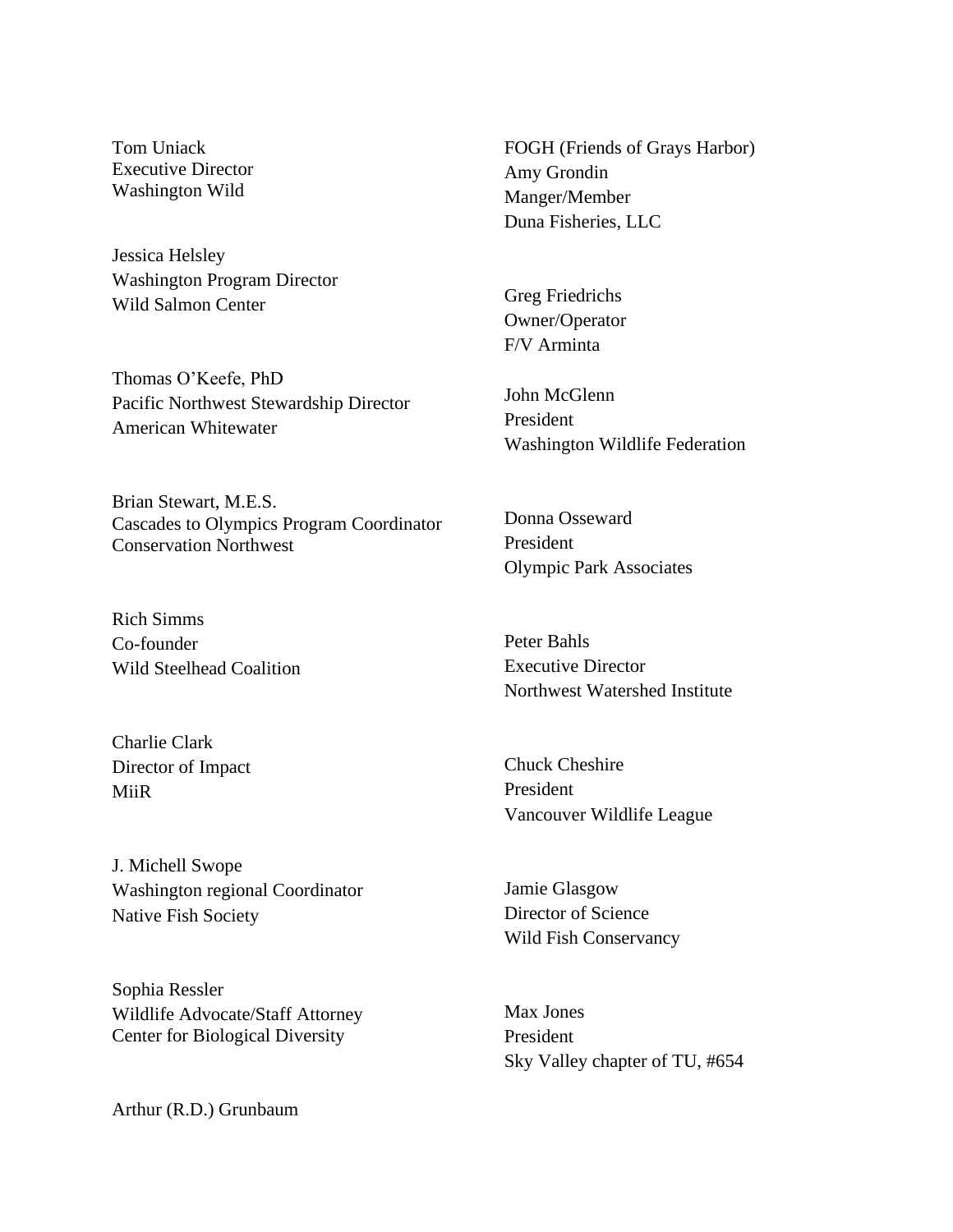Sam Neuffer Acting President Vancouver Audubon Society

Greg Haller Executive Director Pacific Rivers

Mike Petersen Executive Director The Lands Council

Lunell Haught, PhD President League of Women Voters of Washington

Laurie Kerr Leader Cascade Volcanoes Chapter of the Great Old Broads for Wilderness

Howard Garrett President Orca Network

Monika Wieland Shields President Orca Behavior Institute

Amy Eberling Executive Director The Salish Sea School

Whitney Neugebauer **Director** Whale Scout

Colleen Weiler, Jessica Rekos Fellow for Orca Conservation Whale and Dolphin Conservation

Dr. Deborah Giles Science and Research Director Wild Orca

Deston Denniston Executive Director Vet's Café

Shari Tarantino President Orca Conservatory

Lee First Waterkeeper Twin Harbor Waterkeepers

John D'Onofrio Publisher Adventures Northwest Magazine

LeAnne Executive Director Earth Ministries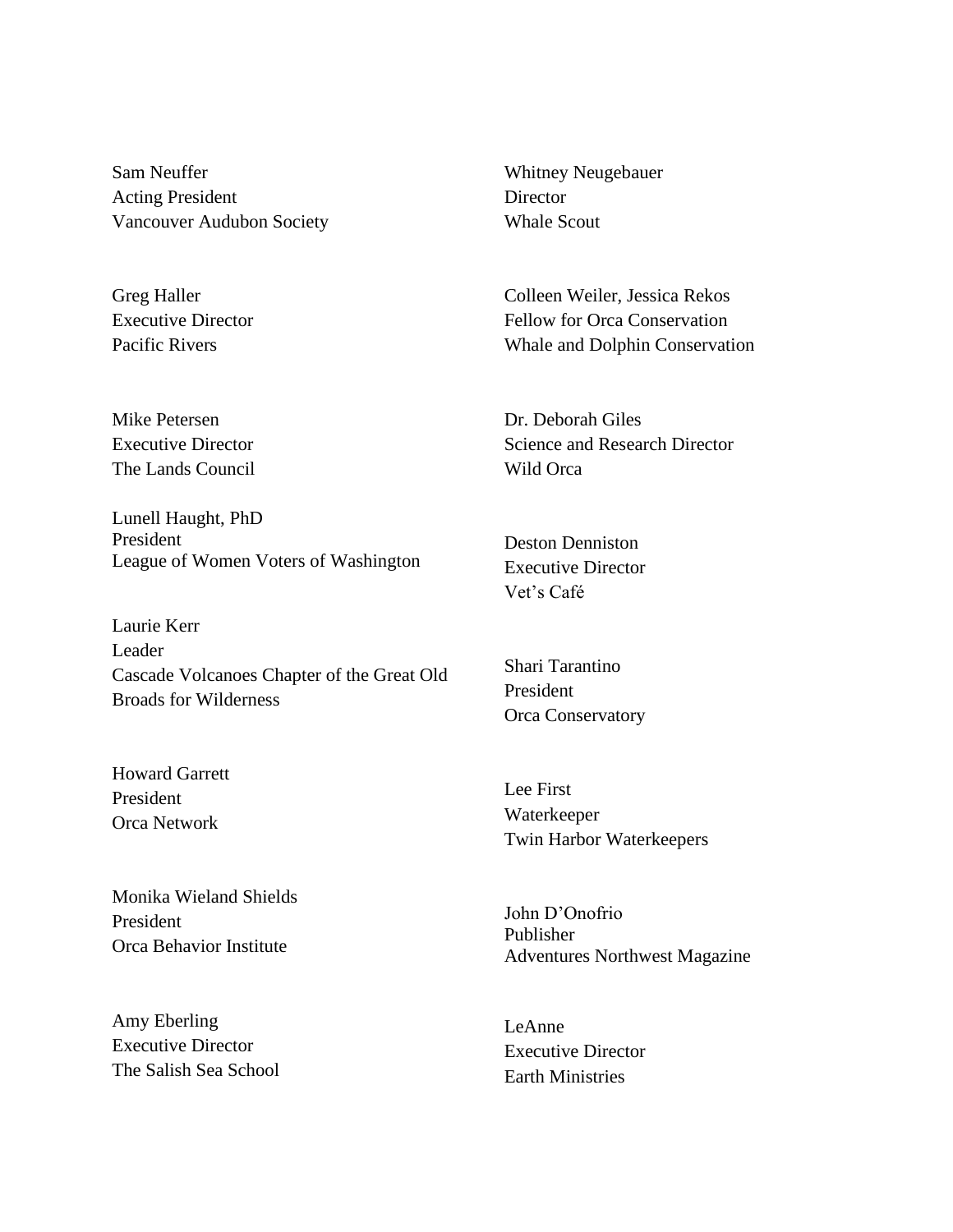Paul Fish President Mountain Gear, Inc

Philip Fenner President North Cascades Conservation Council

Bridget Moran President North Sound Trout Unlimited

Art Wolfe Conservation Photographer Art Wolfe, Inc.

Michael Foster Director; Pacific Northwest || India || Scandinavia || Yukon National Outdoor Leadership School

Kim McDonald President Fish Not Gold

Janet Strong President Grays Harbor Audubon Society

Sue Patnude Executive Director Deschutes Estuary Restoration Team Jennifer Belknap Co-founder Rising River Farms

Susan Andersson, Communications Director Salish Sea Ecosystem Advocates

Jeff Friedman and Alan McGillivray, Presidents/Kelley Balcomb-Bartok, Communications Director Pacific Whale Watch Association

Joseph Bogaard Executive Director Save Our wild Salmon Coalition

Larry Brandt Conservation Committee Chair Willapa Hills Audubon Society

Jesse Piedfort **Director** Washington State Chapter, Sierra Club

Sam Merrill Chair, Conservation Committee Black Hills Audubon Society

Molly Whitney Executive Director Cascade Forest Conservancy Paul Pickett Olympia Wa